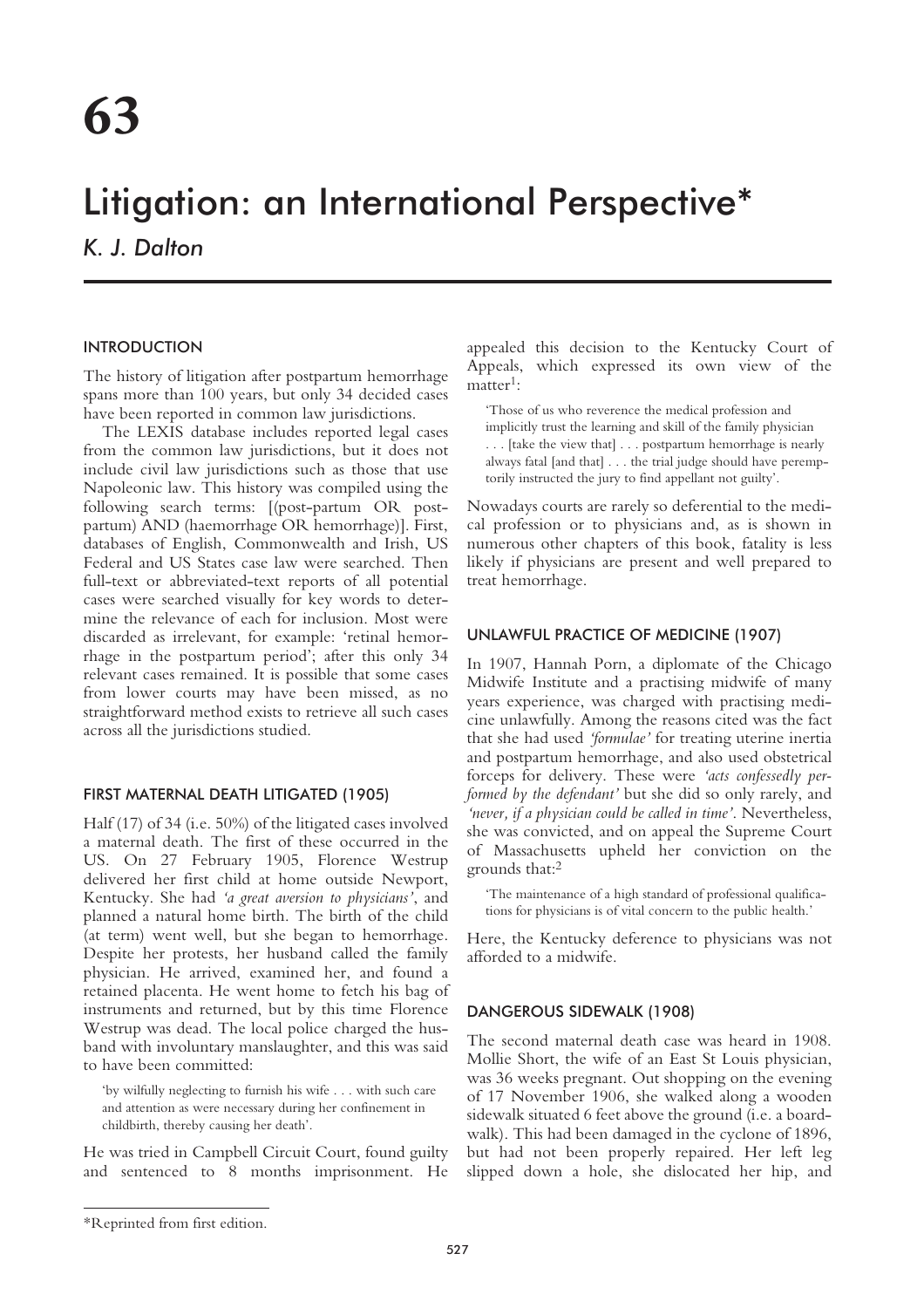subsequently went into preterm labor. Although the baby survived, she suffered a postpartum hemorrhage from which she died. Her husband sued the city authority for having a dangerous sidewalk, and was awarded damages of \$5700. He successfully argued that postpartum hemorrhage was a direct consequence of the preterm labor, which would not have happened had not the sidewalk been dangerous. On appeal, the trial court's verdict was affirmed3.

# TELEPHONE PROBLEM (1909)

At 3 am on an October morning in 1909 in Georgia, Mrs Glawson started bleeding in a pregnancy of unknown gestational age. Her husband telephoned the local physician who was situated 7 miles away. He advised that certain remedies be applied, but these did not ameliorate the situation. The husband repeatedly tried to make telephonic contact again with the physician, but the telephone operator did not answer for over 2 hours. Eventually, connection was reestablished with the physician who set off to visit the home immediately. By the time he arrived, Mrs Glawson had miscarried, had a *'postpartum hemorrhage'*, and died. The husband sued the telephone company for gross negligence in not answering his telephone call for 2 hours. His lawyer argued that *'but for this negligence the physician could and would have reached the plaintiff's house in time to save the life of his wife'*. He won his case, and he was awarded \$5000 in compensation. The telephone company appealed the decision to the Court of Appeals of Georgia, but their appeal failed<sup>4</sup>. The court held that generally failure of equipment in the telephone exchange would not be negligent, but in this case there was a failure of diligence on the part of the telephone operator in that he did not notice the incoming call.

# ROAD TRAFFIC ACCIDENT (1930)

More than 20 years were to pass after the case of Mrs Glawson in 1909 before another postpartum hemorrhage case reached the courts and was reported. This was to be the first road traffic accident in pregnancy that was litigated.

In 1930, only 2 days after Mrs Peterson conceived her second pregnancy, she was involved in a road traffic accident near St Paul, Minnesota. The automobile in which she was travelling overturned. It was said to have been going too fast, but the driver claimed that a tire blew out. By the end of pregnancy, it was recognized that she had a central placenta previa, in which the maternal mortality was known to be *'very high'*. Her doctor consulted with another expert. Rather than carrying out the then relatively rare operation of cesarean section, it was advised that she should be delivered vaginally. Her doctor used what was termed the *'Vorhees bag method'*, and he broke through her placenta by the vaginal route. The child died, the mother had a postpartum hemorrhage and she died too. The driver of the car in which she had been

sitting 9 months previously was sued for negligence. In court, expert medical evidence said the road accident had caused the placenta to be situated in a previa position, and this directly led to the mother's postpartum hemorrhage and death. This evidence did not convince the jury, however, who found in favor of the driver. An appeal to the Supreme Court of Minnesota failed<sup>5</sup>.

# IATROGENIC OBSTETRIC INJURY (1955)

Occasionally, maternal death has occurred as a result of unusual management of labor. In 1955, Bette Goff had her labor induced by means of pituitrin. During the labor, her doctor diagnosed a constrictive band of cervical muscle, and he incised it just left of the 12 o'clock position. She delivered vaginally, but the cervical incision was not repaired. She had a postpartum hemorrhage over the course of the next few hours, but the two attendant nurses did not recall the doctor until it was too late, and the patient died of blood loss. The family took legal action against the doctor and the hospital as it was vicariously liable for the nurses' omissions. For legal reasons, the case went to retrial<sup>6</sup>. Negligence on the part of the doctor was admitted. As for the nurses, this was evidenced from the records. There was no later report on this case, so presumably it settled.

# HEALTH INSURANCE (1956)

Postpartum hemorrhage has occasionally been at issue in insurance matters. The earliest reported case was that of Juanita Whitten in 1956. Her health insurance policy covered hospitalization for any complication of pregnancy. She had had seven pregnancies: two miscarried with severe bleeding, and she had a severe postpartum hemorrhage following the delivery of her last child, after which she was sterilized. Her gynecologist said the sterilization operation was undertaken to prevent further postpartum hemorrhage, a complication of pregnancy that was covered by her insurance policy. However, her insurance company and the Court of Appeals of Alabama disallowed her reimbursement claim, on the grounds that her policy covered only actual complications, and not potential complications that might or might not occur in the future<sup>7</sup>.

# TRANSFUSION OF THE WRONG BLOOD (1951, 1955, 1972)

Three cases involved allegations that the wrong blood was transfused.

In 1951, Mrs Madison bled heavily postpartum whilst in San Francisco Hospital, a county hospital and a state governmental institution. Unfortunately, she was given a blood transfusion that had been incorrectly cross-matched, and she died as a result. Her husband sued the City and County of San Francisco, but he lost his case as the court held that the state was immune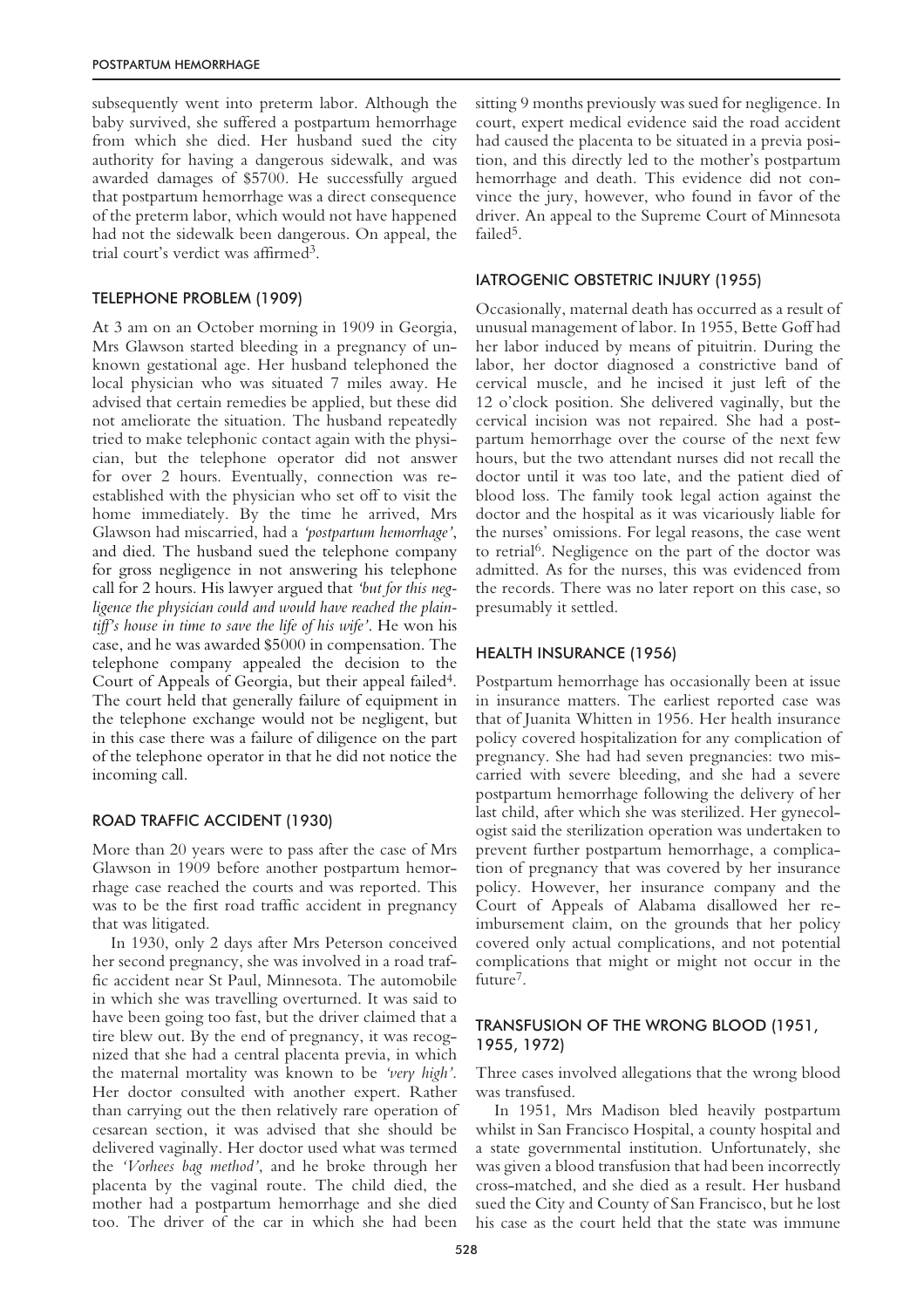from suit, in a manner akin to sovereign immunity. The appeal court judges said they were unhappy in delivering this decision, but they were bound to follow the precedent of other cases in which state immunity had been the issue, explaining themselves as follows<sup>8</sup>:

'This doctrine of non-liability of the state and its agencies for injuries caused by the negligence of an employee engaged in the discharge of a governmental function originated in the fiction that the king can do no wrong.'

[In English law, the Queen is still regarded as above the law, but her ministers of state (i.e. the government) are not above the law, and often a court will find against them.]

In 1955, Josephine Gillen delivered at the Brooke Army Hospital in Texas. She then had a postpartum hemorrhage and she was given a blood transfusion. Her condition deteriorated, and 2 days later she died of renal failure. The family sued the United States of America, alleging negligent military medical care which included the claim that there had been an incompatible transfusion of rhesus O-positive blood into a rhesus O-negative patient, and that this led to her renal problem. In defence, it was claimed that the patient was in fact rhesus O-positive, and she had been given rhesus O-negative blood, which would have been a group-compatible transfusion. The court found that there had been no incorrect blood transfusion, no renal problem arising from this, and no negligence in the medical care. This finding was affirmed on appeal9.

More than 15 years passed until the case of Theda Parker in 1972. Her third labor was induced at 38 weeks gestation at her request. The birth went well, but she had a postpartum hemorrhage, and her obstetrician had to perform a hysterectomy. During the course of the operation, she needed a blood transfusion, but unfortunately she was given blood that had been cross-matched for another patient. She survived the ordeal, but in the long term she developed hematuria due to cystitis, and her marriage eventually broke down. In 1976, she and her husband sued her obstetrician for inducing her labor too soon (for convenience rather than for medical reasons) which they said led to the postpartum hemorrhage; and for the transfusion error which they claimed had triggered the events that led to their marital breakdown. On appeal, most of their claims were dismissed, except that she was awarded \$20 000 compensation to be paid by the hospital for the negligence of its employee in mixing up the bloods $10$ .

# INFECTION FOLLOWING BLOOD TRANSFUSION (1981, 1982, 1985)

Four cases have been litigated where blood-borne infection occurred following transfusion for postpartum hemorrhage. Three cases involved HIV, and one hepatitis C.

# **HIV**

AIDS was recognized in 1982, and the HIV virus was identified in 1983. Shortly thereafter, HIV infection was first reported as a consequence of postpartum hemorrhage. In 1984, the HIV-ELISA test was first marketed as a kit, and the FDA approved it for sale on 2 March 1985. Only 11 days later, on 13 March, the Belle Bonfils Memorial Blood Center in Denver, Colorado took delivery of its first testing kit, but its staff were not yet trained in its use. On that very same day, Mrs KW was admitted to hospital with a secondary postpartum hemorrhage following an apparently uneventful delivery of her baby son 2 weeks earlier. Her bleeding could not be stopped and so a hysterectomy was carried out. Six units of blood were transfused, none of which were tested for HIV. However, by 1986, donor blood was being routinely tested for HIV, and at this time one of her 1985 donors tested positive. All previous recipients of his blood were tracked and tested, and Mrs KW was found to be HIV-positive. She (and her husband and son) sued Belle Bonfils Memorial Blood Center on the grounds that the Center had not appropriately identified and excluded this donor as 'not a suitable person' to donate non-infected blood. (Specific testing for HIV, *per se*¸ was not an issue in this case.) Most of the legal arguments in the case revolved around confidentiality issues regarding access to the donor's medical records, and so they are not relevant here. The Supreme Court of Colorado ordered limited disclosure of his medical  $records<sup>11</sup>$ .

In 1981 Matsuko Gaffney, the wife of a US naval man, was booked to deliver at the Long Beach Naval Hospital in California. Her pregnancy went overdue by 4 weeks *(sic)*, but her cervix was judged unfavorable for induction of labor. She was delivered vaginally, but had a postpartum hemorrhage for which she was transfused two units of blood. Various experts later agreed that, if she had had appropriate fetal monitoring, fetal distress would have been recognized, and she would have been delivered by cesarean section, without intrauterine death, infection, postpartum hemorrhage, and blood transfusion, all of which she did have. In 1983, she delivered her next child, a healthy girl, and then in 1985 she delivered a boy. He proved to be a sickly child and was diagnosed with AIDS, from which he died in 1986. Mrs Gaffney and her husband were tested for HIV and both proved positive. She died of AIDS in 1987. After her death, a 1990 Court heard that one of her units of blood came from *'a donor who had engaged in homosexual activity involving the exchange of bodily fluids'*, although he was never actually tested for HIV. The Court found that, as the United States of America was responsible for the military hospital, it was liable for the unfortunate train of events that befell Mrs Gaffney and her family, even though HIV infection had not been discovered at the time. It held that the United States was negligent in the treatment of Mrs Gaffney, that she needed to be transfused as a direct result of that negligence, and that it was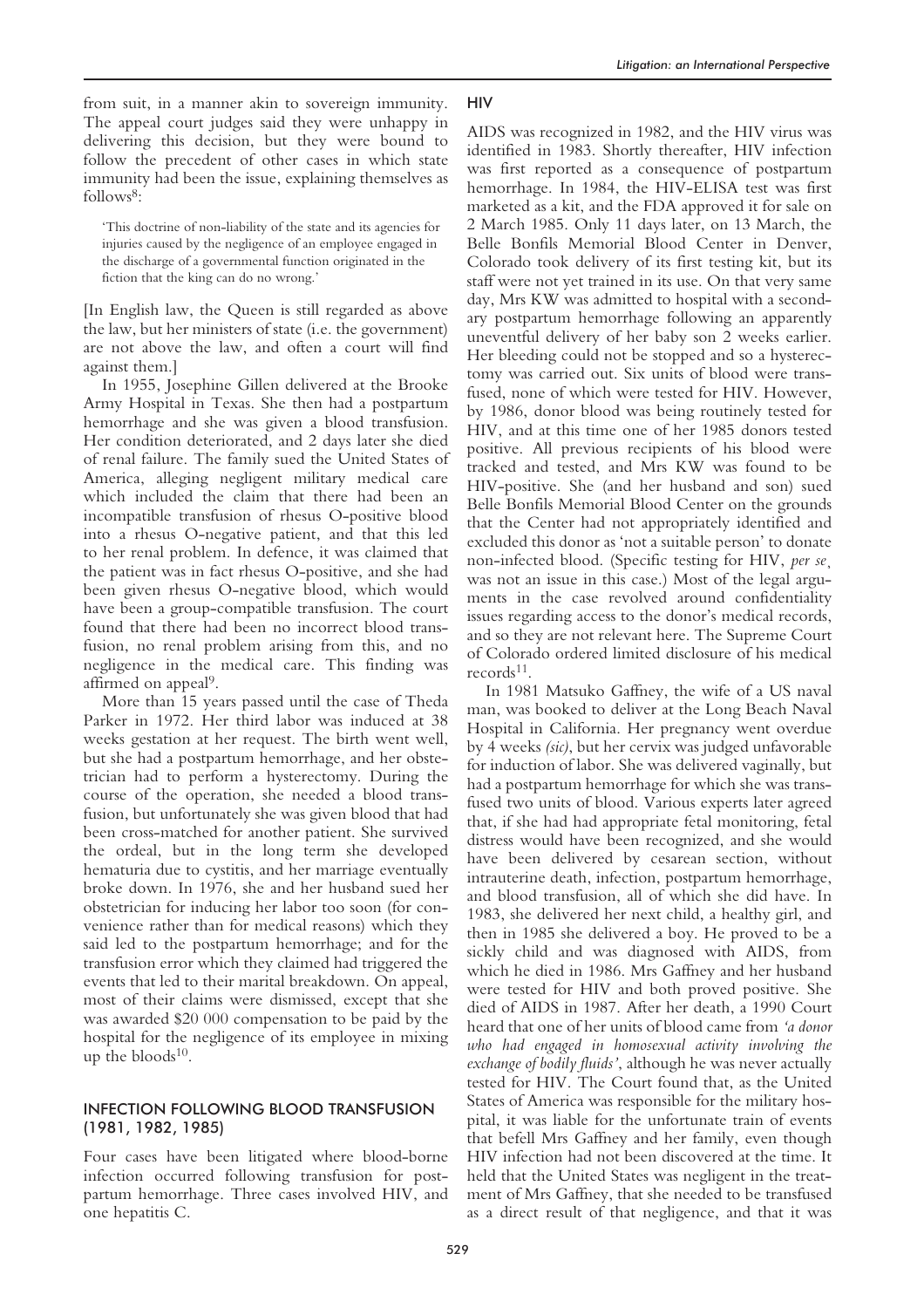foreseeable in 1981 that a communicable disease could be transmitted through blood transfusion<sup>12</sup>.

In contrast to this was the case of Sheri Traxler, who delivered her baby in 1982. Two weeks later, she had a major postpartum hemorrhage, for which she was transfused two units of blood. Hysterectomy was considered, but it proved unnecessary. Eight years later, in 1988, it emerged that one of her blood donors had tested positive for HIV, and now she too tested positive. She sued her 1982 obstetrician on two principal grounds: (1) that he had not removed her placenta completely, and (2) that she had not specifically consented to any blood transfusion. His defence was (1) that retention of placental fragments occurs commonly, and (2) that her written general consent to treatment provided sufficient authority for him give blood as she had lost 30–40% of her blood volume. The lower court held that there had been no negligence at the times of delivery or of the postpartum hemorrhage, and that the risk of HIV infection could not be foreseen. This decision was upheld by the Californian Court of Appeal<sup>13</sup>.

#### Hepatitis C

Blood transfusion following postpartum hemorrhage may cause other blood-borne infections, such as hepatitis C. In 1988, Anita Endean delivered vaginally in British Columbia. She had a postpartum hemorrhage, and she was given a transfusion of packed red cells supplied by the Canadian Red Cross (CRC). After she went home, she had a debilitating flu-like illness. Six years later in 1994, she offered to donate blood, but she now tested positive for hepatitis C. Although its short-term effects are transient, hepatitis C carries a long-term risk of cirrhosis (10% per annum) and in those patients a further risk of hepatocellular carcinoma (5% per annum). The CRC carried out a 'traceback' procedure, and found that one of her 1988 blood donors now tested positive for hepatitis C. (Hepatitis C virus (HCV) was first identified in 1988. An antibody test for HCV was soon developed, but British Columbia did not introduce widespread testing until 1990. Nevertheless, surrogate testing for non-A non-B hepatitis had been widely available in 1988.) She took no legal action against her obstetrician, but sued the CRC who supplied the blood transfused in 1988, on the specific grounds that it had neither tested for HCV nor carried out surrogate testing, and thereby failed to prevent hepatitis C contamination of its blood supplies. She also alleged that the CRC had deliberately destroyed some of her medical records, thus disadvantaging her legal action, i.e. a separate tort known as 'spoliation'. Furthermore, together with many other patients infected with hepatitis C from blood transfusions, she joined a class action, or a mass tort action, against the Canadian Red Cross under British Columbia's Class Proceedings Act 1995. Hers proved to be a unique case of postpartum hemorrhage, as she was to become the 'representative plaintiff', or lead case, in this mass tort action. As her case raised novel legal points that were challenged by the CRC, it fell to the Supreme Court of British Columbia to grant her membership of this class action. Because the final outcome of her legal action was not reported, it is possible that the matter was settled out of  $\text{count}^{14}$ .

# DELAY IN TRANSFUSING BLOOD (1984, 1988, 2000)

In several cases it was alleged that there was unnecessary delay in giving blood after postpartum hemorrhage.

In 1992, a Saskatchewan court considered the dangers of postpartum hemorrhage in a rural setting. In 1984, Corrine Naeth had delivered her baby uneventfully in Hospital A, but her uterus inverted when 'controlled cord traction' was used to deliver the placenta. Before replacing the uterus, the delivering doctor tried to peel the placenta off the inverted uterus, but the placenta was adherent (placenta accreta). Massive hemorrhage ensued, but there was no blood transfusion facility in the hospital. She was then transferred by ambulance to Hospital B, a traveling distance of 90 min, rather than to Hospital C, a traveling distance of only 30 min, but which only had facilities for uncross-matched blood transfusion. During transfer to Hospital B, she lost consciousness in the ambulance, and she was probably brain-dead by the time she arrived there. Hospital B had limited facilities for blood transfusion, but no obstetrician in attendance. Here blood was transfused, and the uterine inversion was corrected using normal saline as in O'Sullivan's method. She was then transferred to University Hospital in Saskatoon (Hospital D) which had full blood transfusion facilities and an obstetrician in attendance. But she was already dead by the time her ambulance arrived at Hospital D. The court recognized the additional hazards of delivery in a remote rural setting but, even so, it held that in a number of respects *'the standard of competency, skill and diligence exercised by the delivering doctor fell below the standard expected of a general practitioner practising in a rural setting'*, and it awarded her estate damages of \$343 00015.

In 2000, a Dr Gabaldoni appeared before the Maryland State Board of Physician Quality Assurance in connection with his management of a patient he had induced at term for pre-eclampsia. The birth went well, but the mother had a postpartum hemorrhage that was thought to be due to retained fragments of placenta. She deteriorated over the next 48 h and her hemoglobin level went as low as 4.7 g/dl. Dr Gabaldoni was said to be leisurely in attendance, and slow to transfuse blood. However, blood transfusion was started at 48 h postpartum, but by this time she was in severe respiratory distress, and her condition continued to deteriorate. She was admitted to the intensive care unit at 72 h postpartum, but she died there 48 h later. Two days later, Dr Gabaldoni was said to have made a series of undated additions to her notes, which suggested that she had received better care than she did. He was said to have made these additional entries in the same color ink as the original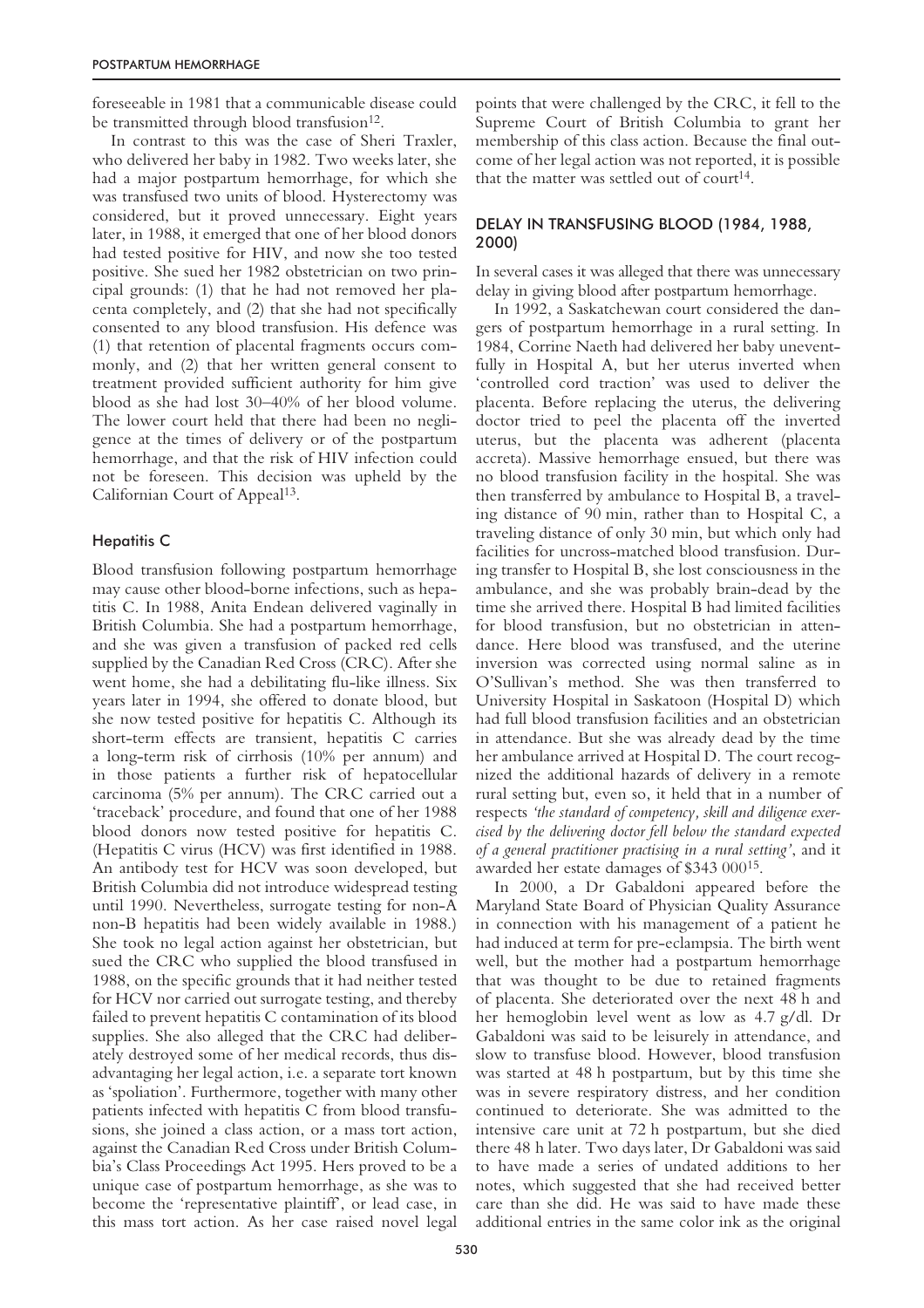progress notes, in such a manner that his alterations to the notes would not readily be apparent. The Maryland Board of Physician Quality Assurance filed charges under the Maryland Medical Practice Act 1995. When this case was considered by the Board, there was dispute about when he had seen the patient, when he had offered a blood transfusion, and whether the medical notes as written were correct. After reviewing the evidence, the Board found he had *'failed to meet the appropriate standard for delivery of medical care'*, and so it issued a reprimand. He appealed, but in a 'deferential review' the Court of Special Appeals of Maryland dismissed his appeal<sup>16</sup>.

In 2000, a Malaysian Court of Appeal considered whether a medical center had a duty to keep blood available for transfusion. In 1988, Pearly Choo was booked to deliver her first baby in her local medical center, which carried no stored blood. She was healthy, had an uncomplicated pregnancy, and she was considered to be at low risk. She delivered her baby uneventfully, but she then sustained a major postpartum hemorrhage. In keeping with routine practice, blood was requested from the nearby Kuala Lumpur General Hospital, and her husband was sent to collect it. By the time the husband returned with the blood, his wife had already bled to death. He took legal action against the medical center, on the grounds that it should have carried blood, and it should have transfused blood in a timely fashion. The local Sessions Court found for the defendant hospital. The case was appealed to the High Court, which reversed the decision of the Sessions Court, and it found for the husband. However, the hospital then went to the Court of Appeal, which affirmed the Sessions Court's rejection of expert medical evidence that blood must be stored before any delivery, as this *'would result in an absurd situation when one bears in mind that deliveries are also conducted by midwives in houses of the mothers where blood would not be stored before such deliveries'*. The Court of Appeal thus reversed the High Court's decision, as it held that there was no duty to hold blood for a low-risk patient in case she bled. Further, it held that in this case the postpartum hemorrhage had been managed conventionally<sup>17</sup>.

## OBSTETRICIAN ON VACATION (1961)

Obstetricians traditionally hand over the management of a complicated case to a colleague when out of town or on vacation. The case may then go wrong due to the colleague's negligence, but the vacationing obstetrician might find himself sued for negligence. In 1961, this happened following death from postpartum hemorrhage. When pregnant with her fifth child, Patricia Sturm told her obstetrician at 33 weeks that she no longer felt fetal movements. He could not detect any fetal heart beat and, as obstetric ultrasound had not yet been invented, he advised a conservative approach. He told her that she would probably deliver normally in due course, but he did discuss the possibility of fetal death. As she was upset, he did not fully discuss all the possible complications, but he did test her serum fibrinogen levels intermittently. He told her he would be on vacation at the time of her delivery, but would arrange for a colleague to look after her. However, she chose not to attend any further antenatal appointments. At 41 weeks' gestation, when her own obstetrician was away on vacation, she began to bleed vaginally. She was admitted to hospital, and the colleague delivered her of a stillborn infant. A massive postpartum hemorrhage followed for which she had an eight-unit blood transfusion and a hysterectomy. (The court report says it was carried out vaginally, but this may be incorrect.) Unfortunately, she died despite the emergency treatment. The autopsy report attributed her death to postpartum hemorrhage due to a clotting defect that was in turn due to intrauterine death. The family sued both the delivering doctor and the vacationing doctor, on the grounds that he shared in liability for any perinatal negligence on the part of his deputy. The Supreme Court of Oklahoma rejected this argument, and the obstetrician on vacation was exculpated<sup>18</sup>.

## UNLICENSED PRACTICE OF OBSTETRICS (1963)

Only two cases of postpartum hemorrhage have been litigated where a professional attendant at delivery was not licensed to practise obstetrics. Earlier, the 1907 case of Midwife Porn was discussed. The only other reported case was in 1963. Bernhardt and Lund were two doctors of chiropractic, but they held themselves out as competent in the management of childbirth. They supervised the delivery of Ladean Stojakovich at home, but unfortunately she had a postpartum hemorrhage and she died before she could be transferred to hospital. They were charged and convicted of breach of the Business and Professions Code (for practising medicine) and of manslaughter (for causing a death that was avoidable). Surprisingly, and for complex legal reasons, the Court of Appeals of California reversed both convictions, and it denied a request for retrial19.

# DISCHARGING PATIENT HOME TOO SOON (1977)

In 1977, Patricia Hale (aged 20) delivered vaginally at term at Fannin County Hospital in Texas, under the care of Dr Sheikholeslam. Although she was still bleeding at 30 h after delivery, she was discharged home. At 8 days postpartum, she was readmitted with continued bleeding. She was given a preoperative injection (presumably of ergometrine) to contract her uterus, a blood transfusion and a uterine curettage. After her operation, she was given no injection and no antibiotics. She was discharged home after 36 h, although she felt weak and she was still bleeding. At 20 days, heavy postpartum bleeding restarted. She was then admitted to a different hospital, where a different gynecologist diagnosed an intrauterine infection. Despite a second D&C, her heavy bleeding continued,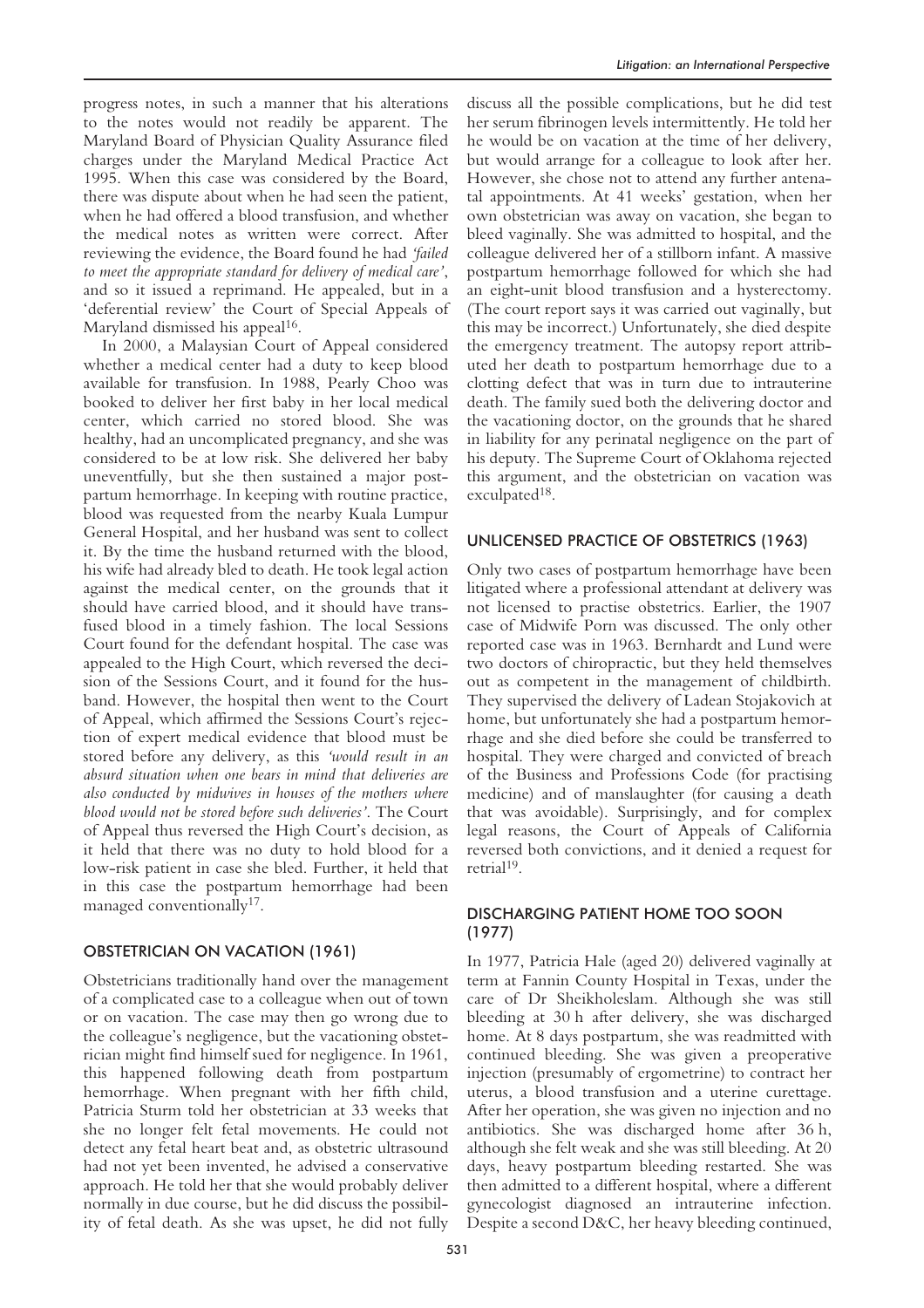and a hysterectomy had to be carried out. She sued the first doctor and hospital for negligent care. She won her case in the lower court, which held the doctor and the hospital jointly and severally liable for damages of \$100 000. However, the hospital appealed the court's decision on the grounds that the doctor was an independent contractor, and not the hospital's servant or agent and that, as the hospital was a governmental unit, it was immune from tort liability. The Court of Appeals upheld the hospital's appeal, and it reversed the lower court's decision as regards the liability of the hospital. Dr Sheikholeslam did not appeal, and thus the original liability decision against him remained unchallenged20.

#### INADEQUATE STAFFING LEVELS (1981)

In 1981, Stephen Martin was born in Ontario by spontaneous vaginal delivery following a labor complicated by fetal distress. He was in poor condition, and later he was diagnosed with cerebral palsy. When the case came to trial 17 years later in 1998, Obstetrical Nurse James was found guilty of negligence in failing to give appropriate care during labor. In her defence, she said she was involved with another patient who was having a postpartum hemorrhage. This was not accepted as a valid excuse as she should have called for help. She and her hospital were each found liable for 25% of the damages of \$250 000 awarded to the claimant21.

## NO AUTOPSY (1982)

In 1982, Yong Siew Yin was in labor at term with her first baby. The labor was prolonged and (on one account) she was in labor for over 24 h. She had a small intrapartum hemorrhage. As there was delay in the second stage and fetal distress, urgent delivery was needed. The fetal head was low in the pelvis, and in an occipitoposterior position, so the baby was delivered 'face-to pubes' by Neville Barnes forceps. Following this, she had a postpartum hemorrhage, and this was attributed to vaginal tears. Whilst these were being repaired she collapsed, and a coagulation disorder became manifest. She continued to bleed heavily. An amniotic fluid embolism was suspected, but it was never proved. She was admitted to the intensive care unit where she died. Surprisingly, there was no autopsy. The judge in the lower court found the obstetrician guilty of negligence, and the hospital vicariously liable. This verdict was upheld on appeal<sup>22</sup>.

## SUING THE WRONG DOCTOR (1982)

Occasionally, a patient may sue the wrong doctor. In 1976, Jean Johnson had a normal vaginal delivery at the Wishard Memorial Hospital in Indiana. This was followed 2 weeks later by a secondary postpartum hemorrhage. She was seen by the Chief Resident, Dr Deaton, who diagnosed retained products of conception, and advised uterine curettage. He checked his diagnosis and treatment plan with Dr Padilla, a staff instructor with the Indiana University Medical School, and the operation was carried out. By 1982, it had become apparent that Jean Johnson was infertile, and this was attributed to over-vigorous curettage of the endometrium in 1976 (Asherman's syndrome). She sued Dr Padilla for negligent performance of the curettage, but did not suggest that the curettage decision itself was negligent. The defence was threefold: (1) Dr Padilla did not carry out the curettage; (2) there was no doctor–patient relationship between Dr Padilla and Jean Johnson; and (3) there was no agency relationship between Dr Padilla and Dr Deaton. The Court of Appeals of Indiana accepted all three lines of defence, and dismissed the case against Dr Padilla23.

# OBSTETRICIAN WITHOUT SUFFICIENT EXPERIENCE (1986)

In 1986, Christine Steinhagen became pregnant for the third time. She had two previous cesarean sections, the second being complicated by *'extreme and profuse bleeding'*. In her third pregnancy, she had a sudden vaginal bleed at about 20 weeks' gestation, and an anterior placenta previa was diagnosed. She was kept in hospital for 18 weeks and throughout this time given terbutaline to inhibit uterine contractions. The last dose was given on the morning she was delivered by elective cesarean section. Her obstetriciangynecologist had recently completed his residency training but was not yet board-certified. Moreover, he had not discussed her management with any boardcertified obstetrician-gynecologist, and had no other suitably qualified surgeon in attendance. The cesarean operation was carried out through a low transverse abdominal incision, but surgery proved to be difficult. After the baby was delivered, the uterus failed to contract, and she hemorrhaged profusely. In these circumstances, it would have been usual to give Methergine (methylergonovine) and/or Pitocin (oxytocin) to promote uterine contraction. No Methergine was given; half a dose of Pitocin may have been given, but it was not documented in the medical notes or on the drug chart. A hysterectomy was carried out, but the bleeding continued. Her bladder was damaged and she developed hematuria. A urological surgeon was then called, and he ligated the left internal iliac (or hypogastric) artery. This slowed the bleeding considerably, but it did not stop it completely. The tissues were now friable and so the abdomen was packed and closed, and she was managed overnight in intensive care. The abdomen was reopened the following day as internal bleeding continued. At the second operation, all bleeding was brought under control, but she lost her right ovary. During this episode, she was given a total of 34 units of blood, 14 of fresh frozen plasma and 10 of platelets, but she survived. Postoperatively, she developed a vesico-vaginal fistula, hepatitis, an extremely short vagina that made intercourse impossible, and severe psychological problems. As she was managed and delivered at a naval military hospital in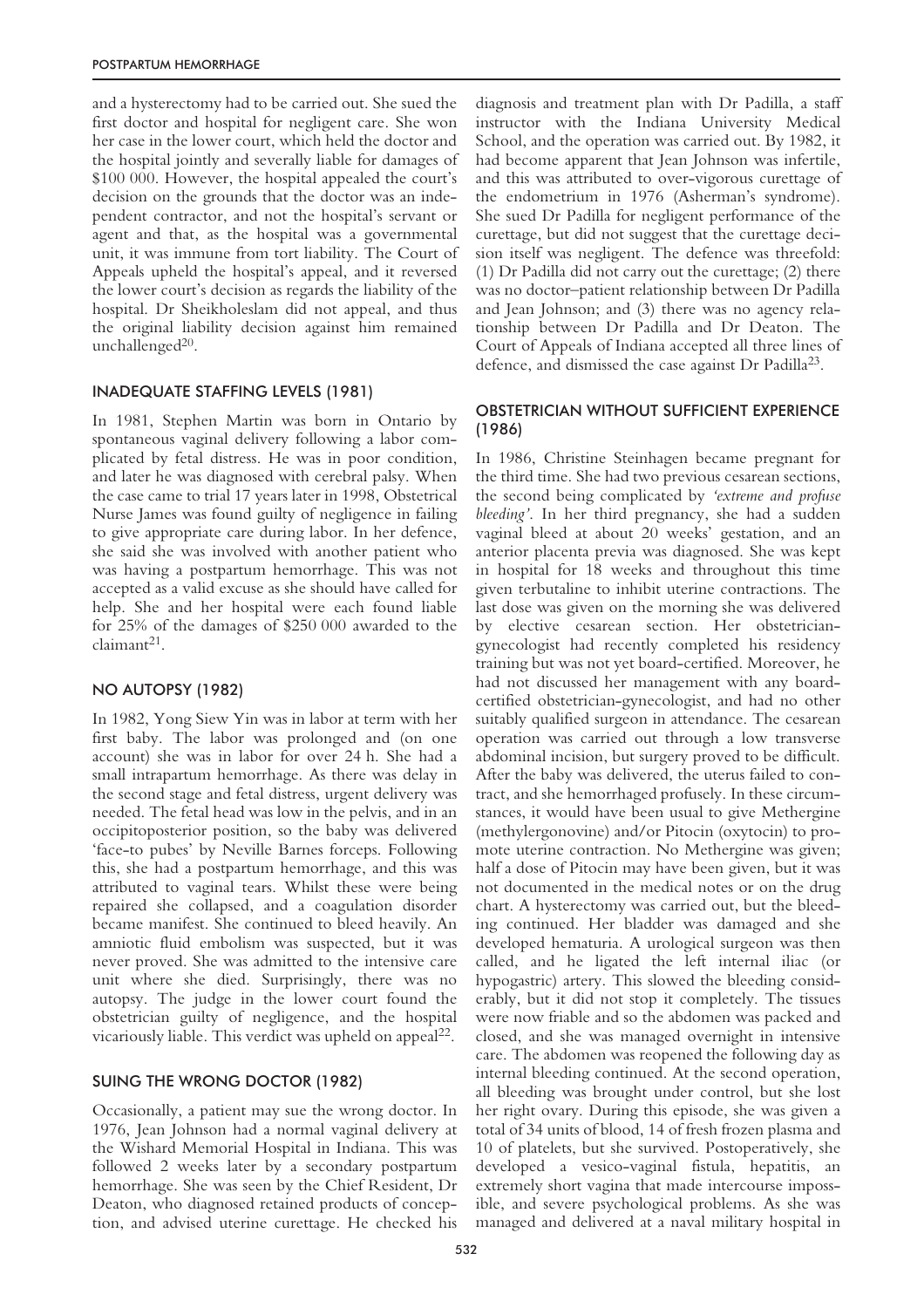Illinois, she took legal action against the United States of America. After hearing expert evidence, the trial judge was critical of: an obstetrician-gynecologist who was not board-certified managing this complicated case without more experienced help; his giving terbutaline immediately prior to the cesarean section, thereby inhibiting uterine contraction after delivery; his failure to perform the operation through a midline incision which would have minimized the risk of bladder damage; his failure to give Methergine to contract the uterus; and his failure to ligate both hypogastric arteries which might have avoided the hysterectomy and the loss of an ovary. He awarded her \$300 000 in compensation<sup>24</sup>.

#### NO OPERATION NOTE (1992)

In 1992, Mrs Suchorab was delivered in Saskatchewan by cesarean section. Six weeks later, she had a postpartum hemorrhage and was readmitted to hospital. Her obstetrician took her to the operating theater, where he stabilized her condition. The operation log and the anesthetist's note both record that a dilatation and curettage operation was carried out, but no surgical operation note was ever found to confirm this. The following day, she had a further major hemorrhage, and a hysterectomy was carried out. She took legal action against her obstetrician. She argued that his care had been deficient as her bleed was due to retained products of conception, and he had failed to curette her uterus as (she claimed) was evidenced by the absence of any operation note. He claimed that he had curetted her uterus, but he had forgotten to write an operation note. Moreover, he claimed that her bleed was from a *'necrotic cervix'*, and not from the uterine cavity, and so no extra harm would have resulted from failure to curette the uterus. The court rejected her claim25.

## SHEEHAN'S SYNDROME (1977, 1995)

In 1977, Mrs Parker delivered her first child. Her obstetrician delivered the placenta by continuous cord traction. However, she had a uterine inversion and a major postpartum hemorrhage followed. She was taken to the operating theater, and in the operation note it was recorded that her *'uterus had resolved itself'*. Five months later, she was found to have *'an inverted uterus presenting well down in the vagina'*. She had various ongoing symptoms, but it was not until 1991 (14 years later) that Sheehan's syndrome was diagnosed. She then took legal action against her obstetrician of 1977. A four-person jury awarded her \$960 000 in damages. Her obstetrician appealed the case on both liability and quantum. The New South Wales Court of Appeal dismissed his appeal on liability, but it ordered a new trial limited to damages, as it considered the jury award excessive<sup>26</sup>.

In 1995, Natalie Lomeo was delivered by elective cesarean section at her local Community Medical Center (CMC) in Pennsylvania. She had an extensive

blood loss during the operation, and a postpartum hemorrhage followed. Although she exhibited signs of hemorrhagic shock, blood was not transfused until much later in the day. Over the next 3 years, she complained of fatigue, weakness, dizziness, hair loss, amenorrhea, dyspareunia, and vasomotor symptomatology. In 1998, the diagnosis of Sheehan's syndrome was made. She then took legal action against her obstetrician and the CMC. However, the defendants filed for summary judgment, asserting that her claim was time-barred under Pennsylvania law, as it had been filed more than 2 years after the allegedly negligent conduct. The Common Pleas Court denied the motion for dismissal, saying that the litigation clock only started to run when Sheehan's syndrome was diagnosed<sup>27</sup>. What happened next was not reported, so the case was probably settled.

#### MALIGNANT HYPERTENSION (1993)

In 1993, Evelyn Dybongco-Rimando had an uneventful spontaneous vaginal delivery of a healthy daughter, and she went home shortly afterwards. Some 8 years later, a judge of the Superior Court of Justice of Ontario was to say that her case *'presents a puzzle with a thousand pieces'*. The trial started in 1999, and it lasted for 33 days spread over 3 years. The judge described it as *'a challenge to bench and bar alike'*. Although her delivery was normal, 7 days later she suffered a massive postpartum hemorrhage, and she was readmitted to hospital. Over the next 2 days, she had three operations before her bleeding could be brought under control: uterine exploration, hysterectomy, and then a second-look laparotomy. She was given a large transfusion of blood, and also blood products as she developed a coagulation disorder. She became profoundly hypotensive, and required inotropic agents (principally dopamine) to support her blood pressure. However, her blood pressure then went too high, and within 33 h of readmission to hospital she had developed malignant hypertension. Dopamine was given but discontinued when her pressure reached 237/113 mmHg. However, the maximum level of blood pressure later recorded was 256/ 126 mmHg. She then had a cerebral hemorrhage, and soon after this she died. Her estate started a legal action against 55 defendants, but only three defendants remained shortly after the trial started in 2000. These were her obstetrician, her internal medicine physician, and her intensivist. In his final judgment, the judge said of the internal medicine physician's testimony *'It reflects a triumph of tactics over truth. He is not credible.'* He found all three defendant doctors guilty of negligence, and he reserved judgment on the amount of damages to be awarded to the deceased patient's estate28.

#### NO EXPERT MEDICAL REPORT (1995)

In 1995, Marcia Laidley had a postpartum hemorrhage after delivering her third child. A supracervical hysterectomy was performed. Later, she took legal action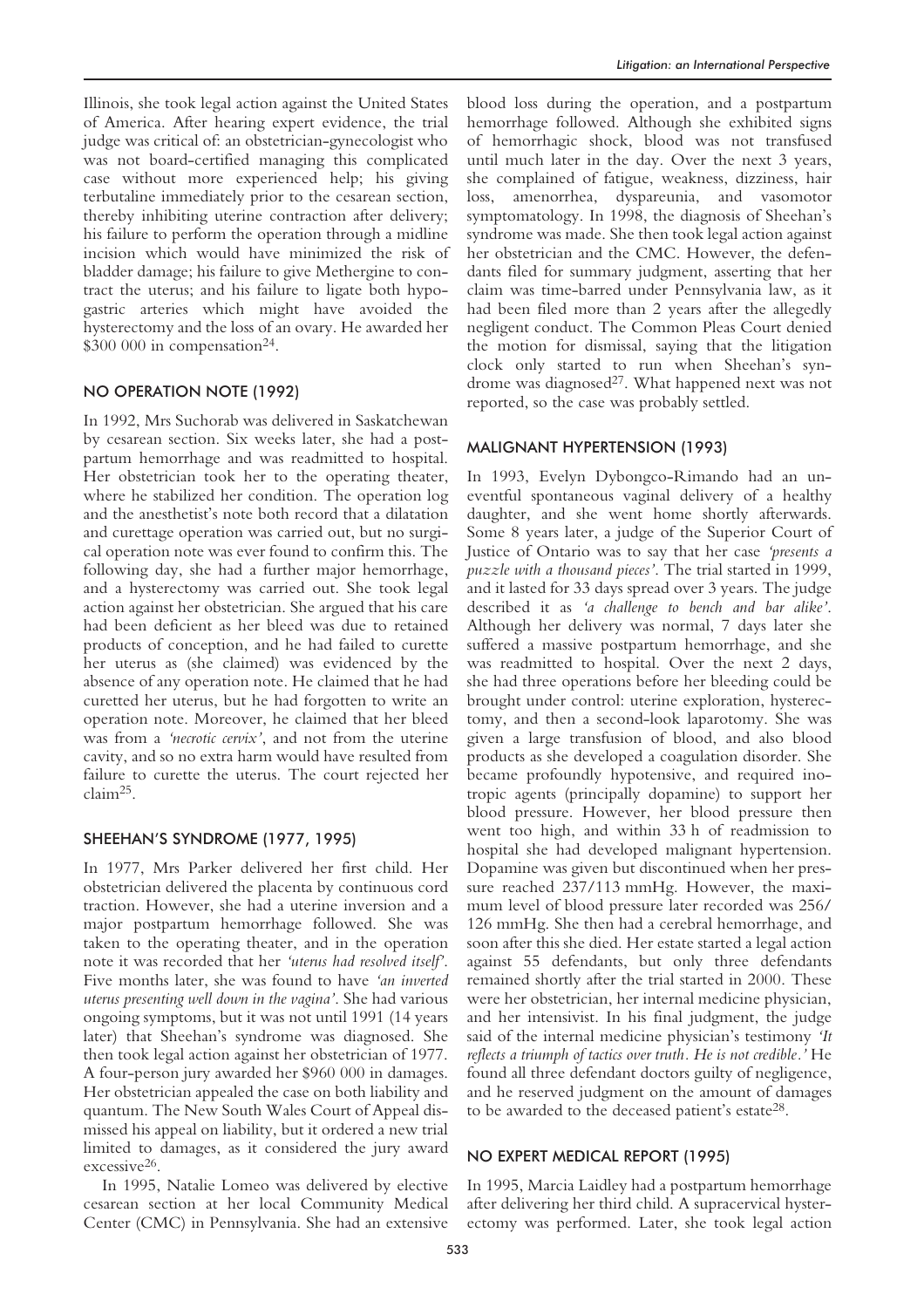against her obstetrician. However, she failed to provide a timely expert medical report in support of her case by the court-imposed deadline, and so summary judgment was awarded against her. She appealed. The Court of Appeals of Ohio held that the trial court had committed a prejudicial error when it granted the defendant's motion for summary judgment without providing the opportunity for sufficient discovery on the issue29.

# POSTPARTUM HEMORRHAGE IN AN AIRCRAFT (1997)

In 1997, Gina Paone delivered her baby in Ontario, but her placenta had to be removed manually. Her uterine cavity was explored and considered to be empty. The placenta was judged to be complete. One month later, she flew to Italy, but she had abdominal pain and heavy vaginal bleeding during the flight. On arrival in Italy, she was admitted to hospital where she had a uterine curettage. She claims she was told there was further placental tissue recovered from the uterus, but there was no written confirmation of this. In 1998, she started legal proceedings in Italy by an Act of Citation naming her obstetrician, two nurses and St Joseph's Health Centre, all of whom were in Ontario. The Italian court refused to hear the case, saying it lacked jurisdiction as the medical treatment had occurred in Ontario. In 2000, she brought a similar legal action in Ontario. However, the defendants prevailed, as Ontario law requires an action against a doctor to be brought within 1 year from when the Plaintiff *'knew or ought to have known'* the material facts on which the malpractice is alleged, and against a hospital or nurse within 2 years of the patient being discharged from hospital or stopping treatment. Furthermore, the Ontario Court of Justice also found that in this case there was no genuine issue for trial as no expert reports were filed<sup>30</sup>.

# POSTPARTUM HEMORRHAGE INTO THE PLEURAL CAVITY (1997)

In 1997, an unusual case of postpartum hemorrhage occurred in California. Martha Guandique had severe pre-eclampsia at 38 weeks' gestation. Her signs and symptoms included shortness of breath, hypertension, renal malfunction, hepatomegaly and pleural effusion. Labor was induced and she delivered a male infant. She had a postpartum hemorrhage due to uterine atony, so she was given Pitocin. Blood clots were evacuated from her uterus. Shortly after delivery, she had considerable difficulty in breathing, and back pain. Various physicians were called in to see her. Pulmonary embolism and amniotic fluid embolism were in the differential diagnosis. Supportive therapy with oxygen was given and various drugs were used. Her hemoglobin fell at first to 9.5 g/dl, and it continued to fall thereafter. (Subsequent hemoglobin levels were not recorded in the court report.) A blood transfusion was started, but 20 min later she had a cardiopulmonary arrest and then she died. At autopsy, she was found to have suffered a major postpartum hemorrhage (of 1500 ml) into her right pleural cavity. The pathologist reported that *'The mechanism of production of this hemorrhage remains unknown in spite of a careful dissection of the blood vessels in the area. . . . That is why the mode of this death remains undetermined.'* In this case, much of the complicated legal argument before the Court of Appeal of California focused on which doctors might have been liable for her death, but these legal arguments need not concern us here<sup>31</sup>.

# DISAPPEARING BABY (1999)

This too represents an unusual case, but I have seen something very similar (see below). In 1999, an unmarried mother was having an adulterous affair with a co-worker. He noticed that her abdomen was enlarging, and asked whether she might be pregnant. She said that she could be. The matter was discussed no further, neither with him nor with any other coworkers. A few weeks later, she attended her family doctor complaining of swollen feet. She told him that she was 7 months pregnant. The doctor heard the fetal heart beat and felt fetal movements, and so he pronounced the fetus healthy. This was the only medical care she sought before 12 May 1999, when she was admitted to a Texas hospital with a 2-day history of vaginal bleeding. She was said to be in shock: she was weak and pale, had a low temperature, and a tachycardia. (Her blood pressure was not mentioned in the court report.) She said that she was pregnant, but she did not know the date of her last menstrual period, nor when her baby was due. A blood test showed that she was severely anemic. Her hemoglobin level was not mentioned in the court report, but, from comments in the report, it was probably around 4–5 g/dl. Four units of blood were transfused. An obstetrician was called, and she scanned the uterus with ultrasound. She found no evidence of a baby, but she did find a placenta of a size compatible with a term baby. The placenta was then delivered, but it had no cord attached. Both the patient and her attendant family denied that any baby had been born. Therefore the police were called. They searched her home, and there they found evidence of extensive blood staining of her bed, and of her bathroom – but no baby. A grand jury was convened to determine whether any charge, such as homicide, should be brought. Under oath she said that *'I did not pass a baby'*, and she insisted that she had only passed clots of blood. She was later charged with aggravated perjury before a grand jury, convicted by a jury, and sentenced to 10 years confinement probated for 10 years. She appealed against her conviction on the grounds that the evidence was legally insufficient to support the jury's verdict, and the State had failed to prove the materiality of her alleged false statement. The Court of Appeals of Texas considered her arguments but it dismissed her appeal<sup>32</sup>.

[In the late 1970s, I had a similar case in the UK: a 14-year-old girl who presented in shock with heavy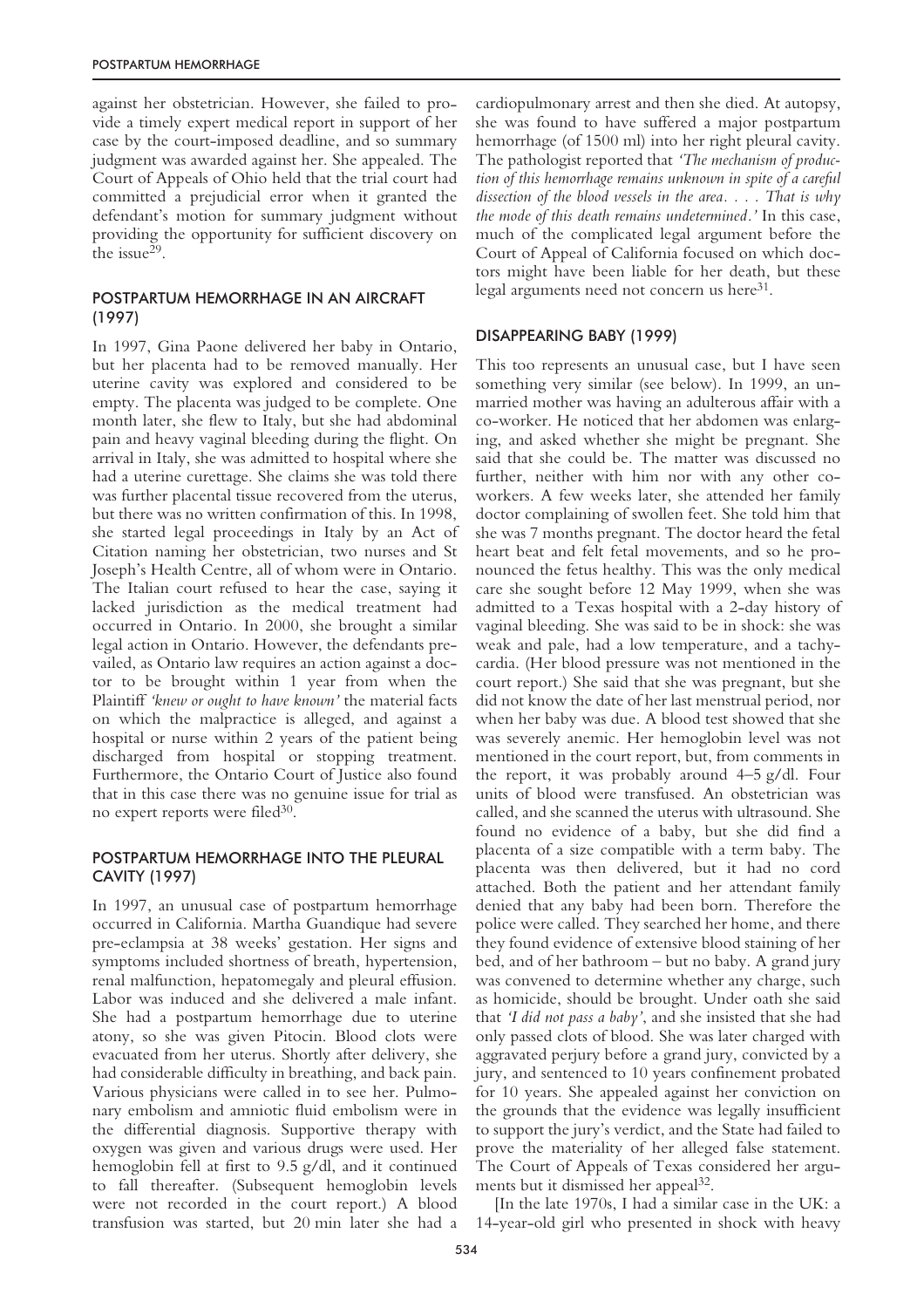vaginal bleeding. She had a perineal midline tear, a widely open cervix, and an enlarged uterus, but there was no baby and no placenta. Her hemoglobin level was only 4 g/dl, so she was transfused with blood. Her presentation was clearly consistent with recent childbirth followed by a major postpartum hemorrhage. Despite the overwhelming evidence, the girl and her parents firmly denied any pregnancy or recent delivery of a baby. The police were duly called in. They investigated the matter and searched the family home, but no baby was ever found. No charges were ever brought.]

#### ABANDONMENT (2000)

In 2000, the New York Bureau of Professional Medical Conduct considered the case of Dr Wahba, an obstetrician who was charged with professional misconduct in the treatment of seven of his patients. Two of these were at risk of postpartum hemorrhage, and here he was found guilty of negligence and/or incompetence. In both cases, he left the delivery room before the placenta was delivered. The first patient had a stillbirth, and so she was at a higher risk of postpartum hemorrhage. The second was still hemodynamically unstable; she then hemorrhaged but by this time the obstetrician had already left the hospital. Moreover, he refused the nurse supervisor's requests to return. After reviewing his management of all seven patients, the Administrative Review Board for Professional Medical Conduct revoked his licence to practise medicine in the state of New York. He then appealed to the Supreme Court of New York, but his appeal was dismissed33.

# POSTPARTUM HEMORRHAGE IN A FEMALE DOG (2006)

American courts are well known for leading the way into new areas of litigation. Therefore it may come as no surprise to learn that in February 2006 the Court of Appeals of Texas ruled on a case involving the management of postpartum hemorrhage in a female dog in the Bureau of Animal Regulation and Care in Houston in 1999. This facility takes around 20–30 000 animals a year. One of their veterinarians was Dr Levingston. He had made a number of complaints to his employers about the inhumane treatment of animals in their care, but on one particular occasion they accused him of the negligent care of animals, and they terminated his employment. They cited his alleged mismanagement of the care of a female Rottweiler dog who had given birth to nine puppies, and who had a postpartum hemorrhage from which she exsanguinated and died. They said he should have considered the possibilities of hysterectomy or euthanasia. He appealed his termination of employment and won his case. He was awarded damages in the lower court. His employers appealed the decision, and the case went to the Court of Appeals of Texas who dismissed their appeal. The court awarded him a total of

\$1.24 million for past and future lost wages and compensatory damages. This amount was to include \$194 000 for his lawyers' fees. If the lawyers' fees of his employers, the City of Houston, were of the same order of magnitude, then the legal bill on this case would have been around \$400 000. Overall, this case ran for more than 5 years<sup>34</sup>.

## **CONCLUSIONS**

This account has been international in its scope, albeit confined to common law jurisdictions. It is clear that the history of litigation following postpartum hemorrhage stretches for over 100 years, from Florence Westrup of Newport, Kentucky in 1905 to the female Rottweiler dog of Houston, Texas in 2006.

In 17 of 34 cases (50%), a maternal death no doubt prompted the litigation, rather than the postpartum hemorrhage itself.

After maternal death, the second most common reason for litigation was a problem with the transfusion of blood, such as infection, delay or possible incompatibility. Such problems occurred in ten of 34 (29%) of the cases.

Equal third reasons for litigation were having a diagnosis made of Sheehan's syndrome after postpartum hemorrhage (only two cases), and having professional birth attendants who were not licensed to practise obstetrics (only two cases, one of which was litigated in 1907).

Apart from the general observation that poor obstetric practice was a typical feature of many of these cases, they were otherwise sporadic in etiology, with no common cause.

Given the millions of women who have delivered over the last 100 years across the English, Commonwealth, Irish, and American jurisdictions studied, given that the incidence of postpartum hemorrhage is around 5–10%, and given that there has been an international increase in litigation for alleged clinical malpractice, it is surprising that there have not been many more cases of postpartum hemorrhage litigated in the courts.

#### References

- 1. Westrup v Commonwealth. Court of Appeals of Kentucky. 123 Ky 95; 93 SW 646; 1906 Ky; LEXIS 123
- 2. Commonwealth v Hanna Porn. Supreme Judicial Court of Massachusetts, Worcester. 196 Mass 326; 82 NE 31; 1907 Mass<sup>+</sup> LEXIS 1096
- 3. US Short, Administrator of the Estate of Mollie Short, Deceased v City of East St Louis. Court of Appeals of Illinois. 4d 140 Ill App 173; 1908 Ill App; LEXIS 819
- 4. Southern Bell Telephone & Telegraph Co v Glawson et al. Court of Appeals of Georgia. 13 Ga App 520; 79 SE 488; 1913 Ga App; LEXIS 247
- 5. Peterson v Langsten. 28,835; Supreme Court of Minnesota. 186 Minn 101; 242 NW 549; 1932 Minn; LEXIS 844
- 6. Goff et al. v Doctors General Hospital of San Jose et al. 9408; Court of Appeal of California, Third Appellate District. 166 Cal App 2d 314; 333 P2d 29; 1958 Cal App; LEXIS 1404